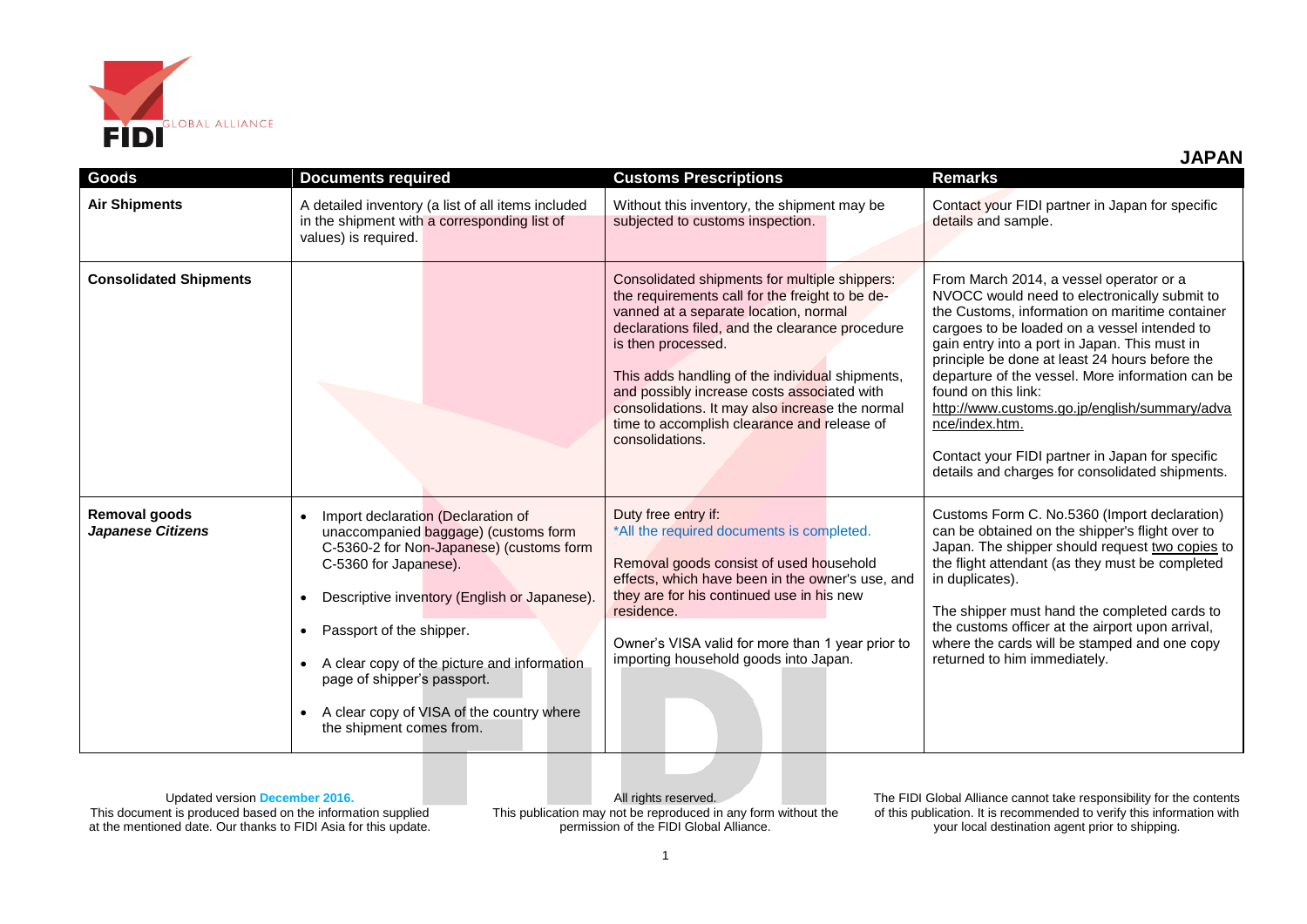

| Goods | <b>Documents required</b>                                                                                                                                                            | <b>Customs Prescriptions</b> | <b>Remarks</b> |
|-------|--------------------------------------------------------------------------------------------------------------------------------------------------------------------------------------|------------------------------|----------------|
|       | • A clear copy of shipper's most recent entry<br>stamp into Japan:                                                                                                                   |                              |                |
|       | - The date should be the same as a stamp<br>on the "Unaccompanied Articles Customs<br>Form C. No.5360".<br>- The date should be within 6 months from<br>the shipment's arrival date. |                              |                |
|       | A clear copy of shipper's departure stamp<br>$\bullet$<br>from Japan to the country where the<br>shipment comes from.                                                                |                              |                |
|       | A clear copy of shipper's entry stamp into<br>$\bullet$<br>the country where the shipment comes<br>from.                                                                             |                              |                |
|       | A clear copy of shipper's departure stamp<br>$\bullet$<br>from the country where the shipment comes<br>to Japan.                                                                     |                              |                |
|       | <b>Original Unaccompanied Articles Customs</b><br>Form C. No.5360 (Import declaration).                                                                                              |                              |                |
|       | In case the shipper does not submit a<br>Japanese customs form upon arrival:                                                                                                         |                              |                |
|       | Apology letter to Customs (Original) is<br>$\bullet$<br>necessary. All brand new items (incl. food<br>items) will be taxable.                                                        |                              |                |
|       | Customs might inspect the shipment<br>physically.                                                                                                                                    |                              |                |

This document is produced based on the information supplied at the mentioned date. Our thanks to FIDI Asia for this update.

All rights reserved. This publication may not be reproduced in any form without the permission of the FIDI Global Alliance.

The FIDI Global Alliance cannot take responsibility for the contents of this publication. It is recommended to verify this information with your local destination agent prior to shipping.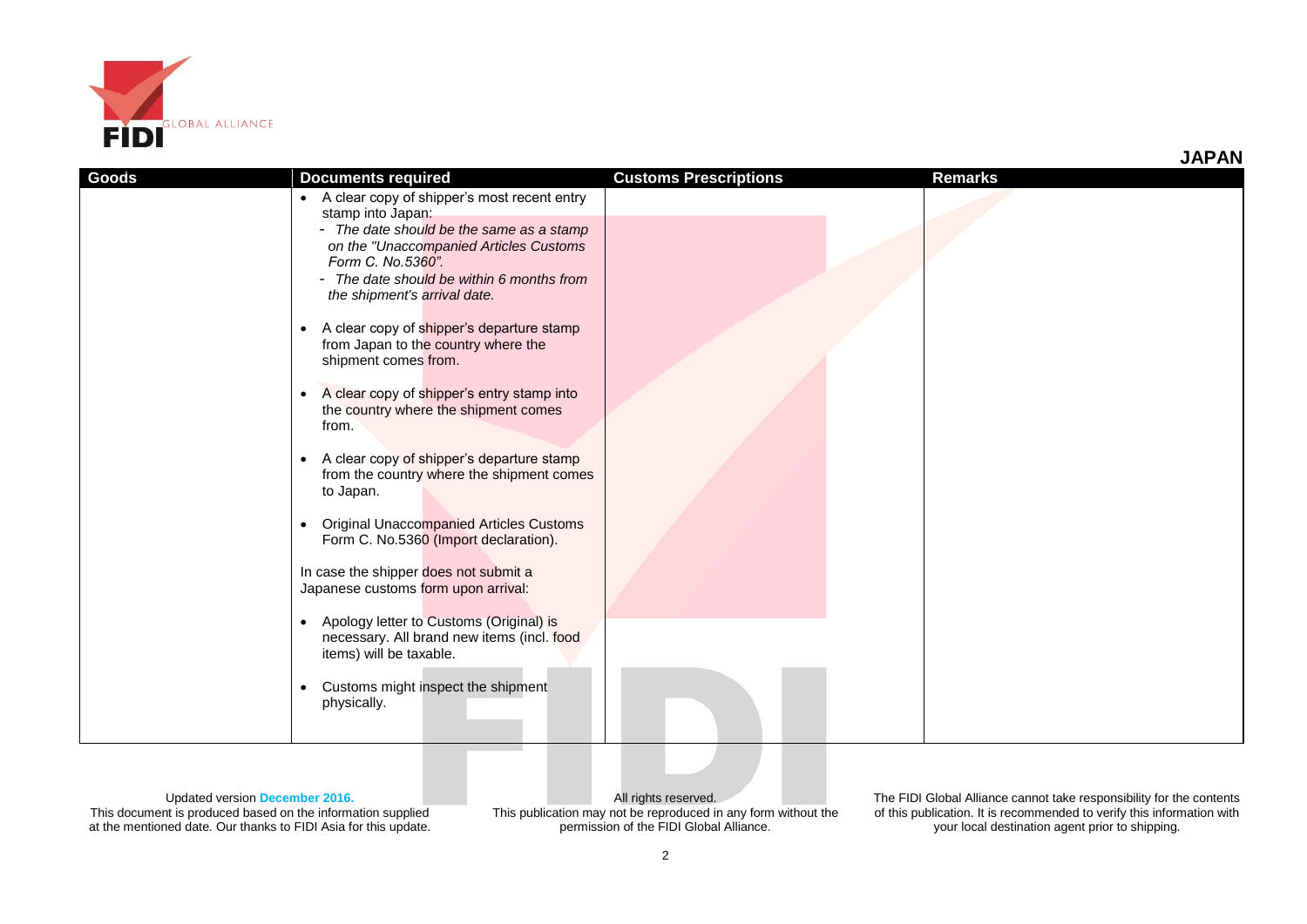

| Goods                                                           | <b>Documents required</b>                                                                                                                                                                                                                                                                                                                                                                                                                                                                                                                                                                                                                                                                                                                                                                                                                                              | <b>Customs Prescriptions</b>                                                | <b>Remarks</b>                                                                                                                                                                                                    |
|-----------------------------------------------------------------|------------------------------------------------------------------------------------------------------------------------------------------------------------------------------------------------------------------------------------------------------------------------------------------------------------------------------------------------------------------------------------------------------------------------------------------------------------------------------------------------------------------------------------------------------------------------------------------------------------------------------------------------------------------------------------------------------------------------------------------------------------------------------------------------------------------------------------------------------------------------|-----------------------------------------------------------------------------|-------------------------------------------------------------------------------------------------------------------------------------------------------------------------------------------------------------------|
| Diplomates' removals<br><b>Non-Japanese Citizens</b>            | A clear copy of the picture and information<br>$\bullet$<br>page of shipper's passport.<br>A clear copy of the visa page of the<br>$\bullet$<br>shipper's passport (working visa in Japan)*.<br>A clear copy of shipper's most recent entry<br>$\bullet$<br>stamp into Japan:<br>- The date should be the same as a stamp<br>on an "Unaccompanied Articles Customs<br>Form C. No.5360".<br>- The date should be within 6 months from<br>the shipment's arrival date.<br>A clear copy of VISA of the country where<br>the shipment comes from if the shipper's<br>nationality is different from the origin<br>country.<br><b>Original Unaccompanied Articles Customs</b><br>$\bullet$<br>Form C. No.5360 Complete 2 forms and<br>submit them to the customs official as you<br>exit the airport - one will be stamped and<br>returned - submit this to your FIDI agent. | Duty free                                                                   | If shipper visa is not available, a letter to<br>Customs prepared by the company in Japan can<br>be used in lieu of actual visa (Original copy<br>required). This letter should be prepared for<br>each shipment. |
| Diplomats' removals -<br><b>Returning Japanese</b><br>diplomats | Same conditions as for removal goods.                                                                                                                                                                                                                                                                                                                                                                                                                                                                                                                                                                                                                                                                                                                                                                                                                                  | Same conditions as for removal goods                                        | Same conditions as for removal goods                                                                                                                                                                              |
| <b>Wedding trousseaux</b>                                       | Marriage certificate (if available).<br>$\bullet$                                                                                                                                                                                                                                                                                                                                                                                                                                                                                                                                                                                                                                                                                                                                                                                                                      | Duty free entry if goods are manifestly part of<br>their household effects. |                                                                                                                                                                                                                   |
|                                                                 | Descriptive inventory.<br>$\bullet$                                                                                                                                                                                                                                                                                                                                                                                                                                                                                                                                                                                                                                                                                                                                                                                                                                    |                                                                             |                                                                                                                                                                                                                   |

This document is produced based on the information supplied at the mentioned date. Our thanks to FIDI Asia for this update.

All rights reserved. This publication may not be reproduced in any form without the permission of the FIDI Global Alliance.

The FIDI Global Alliance cannot take responsibility for the contents of this publication. It is recommended to verify this information with your local destination agent prior to shipping.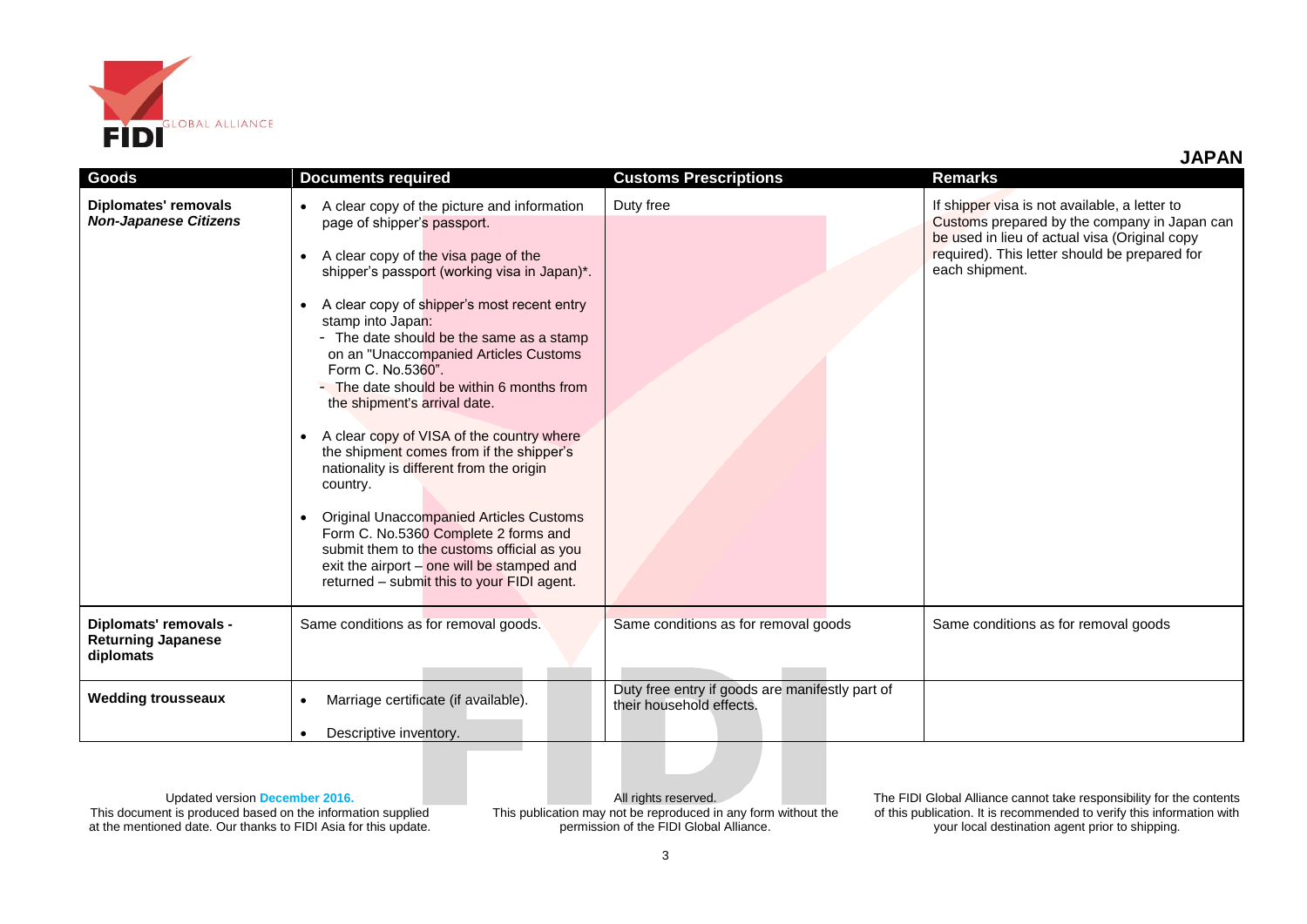

| Goods                                 | <b>Documents required</b>                                                                                                                                                           | <b>Customs Prescriptions</b>                                                                                                                                                                                                                                                                                                                       | <b>Remarks</b>                                                                                                                                                                                                                       |
|---------------------------------------|-------------------------------------------------------------------------------------------------------------------------------------------------------------------------------------|----------------------------------------------------------------------------------------------------------------------------------------------------------------------------------------------------------------------------------------------------------------------------------------------------------------------------------------------------|--------------------------------------------------------------------------------------------------------------------------------------------------------------------------------------------------------------------------------------|
| <b>Inheritance</b>                    |                                                                                                                                                                                     | Liable to payment of customs duty if they have<br>not been in the owner/shipper's previous use<br>and possession while living abroad.                                                                                                                                                                                                              |                                                                                                                                                                                                                                      |
| New furniture, presents,<br>souvenirs | Separate declaration on form C-5360-2<br>$\bullet$<br>indicating the purchase price - This only<br>applies to hand-carry items, not import<br>shipments.<br>Receipt (if available). | Same as above.                                                                                                                                                                                                                                                                                                                                     | There is no duty-free allowance for articles or<br>sets of articles having a market value of more<br>than Y200,000. Each or each set.<br>New items within that amount are duty free,<br>subject to note under Customs Prescriptions. |
| Machines, appliances and<br>equipment | Same as for new furniture / presents and<br>souvenirs.                                                                                                                              | Same as for new furniture / presents and<br>souvenirs.                                                                                                                                                                                                                                                                                             | Same conditions as for new furniture/presents<br>And souvenirs.                                                                                                                                                                      |
| <b>Precious metal objects</b>         | Same as above.                                                                                                                                                                      | Same as above.                                                                                                                                                                                                                                                                                                                                     | Same as above.                                                                                                                                                                                                                       |
| <b>Works of art, antiques</b>         | Same conditions as for removal goods.                                                                                                                                               | Duty free entry if:<br>Goods are forming a part of a used<br>household goods, or<br>Articles are over 100 years old. (Certificate<br>from the Government necessary to prove<br>that the goods are really 100 years old).<br>These articles have been in the use and<br>possession of the owner for more than<br>12 months and are not for re-sale. | Antiques and works of art imported or for re-sale<br>are subject to different regulations.                                                                                                                                           |
| Motorcars, motor-cycles,<br>mopeds    | Original vehicle registration certificate at<br>origin country.<br>Bill of sale, receipt or invoice.                                                                                | Subject to 8% tax, which applies even to use<br>motorcars etc. Duty free entry is available when<br>application is made and all required documents<br>are prepared.                                                                                                                                                                                | Must be declared on form 5360-2 upon the<br>shipper's entry into Japan or duty will be<br>assessed.<br>May have to be modified to meet Japanese<br>exhaust emission and safety regulations.                                          |

This document is produced based on the information supplied at the mentioned date. Our thanks to FIDI Asia for this update.

All rights reserved. This publication may not be reproduced in any form without the permission of the FIDI Global Alliance.

The FIDI Global Alliance cannot take responsibility for the contents of this publication. It is recommended to verify this information with your local destination agent prior to shipping.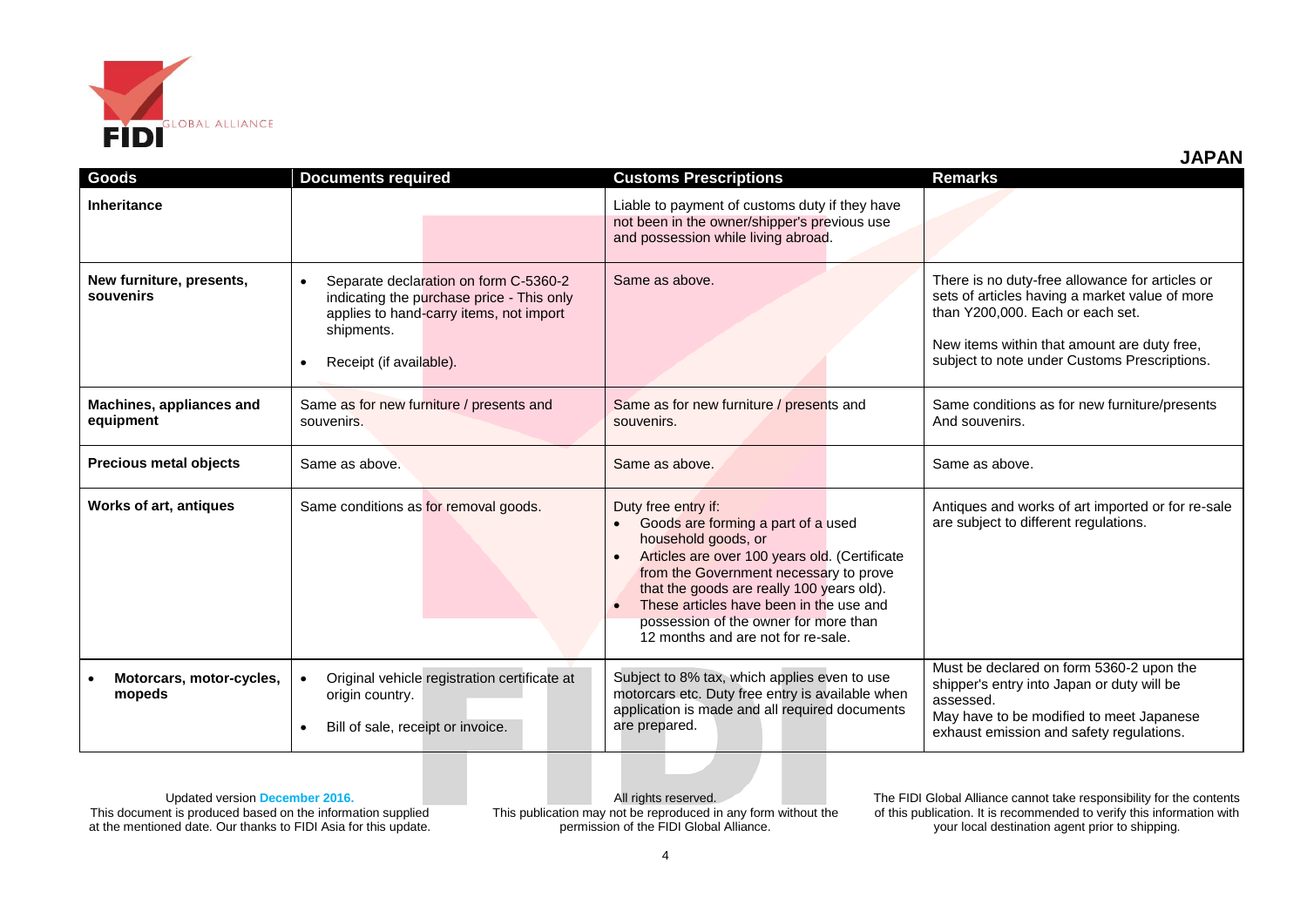

**JAPAN**

| <b>Goods</b>              | <b>Documents required</b>                                                                                                                                                                                                                                                                                                                                                                                                  | <b>Customs Prescriptions</b>                                                                                                                                                                                                                                                                                                                                      | <b>Remarks</b>                                                                                                                                                        |
|---------------------------|----------------------------------------------------------------------------------------------------------------------------------------------------------------------------------------------------------------------------------------------------------------------------------------------------------------------------------------------------------------------------------------------------------------------------|-------------------------------------------------------------------------------------------------------------------------------------------------------------------------------------------------------------------------------------------------------------------------------------------------------------------------------------------------------------------|-----------------------------------------------------------------------------------------------------------------------------------------------------------------------|
|                           | Original Customs declaration form C-5360-<br>$\bullet$<br>2 mentioning the automobile with stamp of<br>customs at shipper's entry into Japan (very<br>important).<br>Original passport with working VISA in<br>$\bullet$<br>Japan.<br>Alien registration card in Japan.<br>$\bullet$<br>Engagement letter not to resale the vehicle<br>$\bullet$<br>within 2 years.<br>Declaration of customs duty exemption.<br>$\bullet$ |                                                                                                                                                                                                                                                                                                                                                                   | The "shaken" fee is very expensive for foreign<br>cars to be examined and registered.                                                                                 |
| <b>Camping cars</b>       | Same as above.                                                                                                                                                                                                                                                                                                                                                                                                             | Same as above.                                                                                                                                                                                                                                                                                                                                                    |                                                                                                                                                                       |
| <b>Motor boats</b>        | Same as above                                                                                                                                                                                                                                                                                                                                                                                                              | Subject to 8% tax, which applies even to used<br>motorboats. Duty-free entry is available if:<br>Documents show that the motor boat has<br>been in the owner's use and possession<br>abroad for more than 12 months<br>The owner has a visa valid for more than 12<br>$\bullet$<br>months.<br>The motorboat is not sold for 2 years after<br>$\bullet$<br>import. | To be handled as ordinary commercial goods<br>import                                                                                                                  |
| <b>Alcoholic beverage</b> | Separate declaration on form C-5360-2<br>indicating quantity.                                                                                                                                                                                                                                                                                                                                                              | Duty free, per person aged 20 years or more.<br>3 Bottles maximum (760 ml x 3), with proper<br>$\bullet$<br>Customs Form C5360.<br>Whisky 375 yen / bottle (750cc).<br>$\bullet$<br>Gin / Liquor 300 yen / bottle (750cc).<br>$\bullet$                                                                                                                           | Prepare a liquors list to ensure smooth customs<br>clearance.<br>There is no official limitation for diplomats.<br>However 80 bottles maximum will be<br>recommended. |

Updated version **December 2016.**

This document is produced based on the information supplied at the mentioned date. Our thanks to FIDI Asia for this update.

All rights reserved. This publication may not be reproduced in any form without the permission of the FIDI Global Alliance.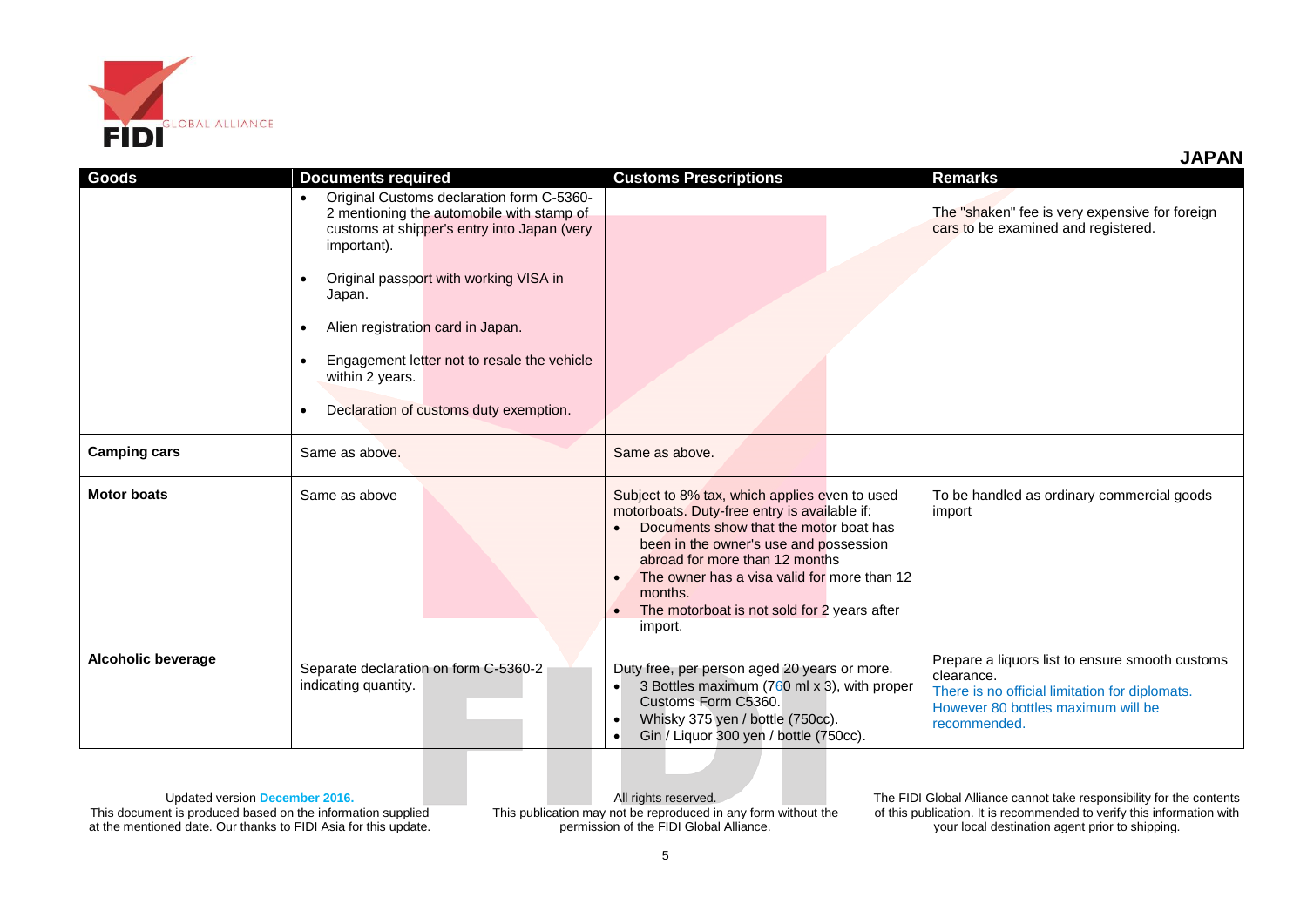

|                 |                                                                                                                                                         | Wine 150 yen / bottle (750cc).<br>$\bullet$<br>Brandy 350 yen / bottle (700cc).<br>$\bullet$<br>Maximum number of bottles that can be<br>$\bullet$<br>cleared as HHG - 80 bottles (although no<br>guarantee).                  |                                                                                                                                                                                                                                                                                                                                                                 |
|-----------------|---------------------------------------------------------------------------------------------------------------------------------------------------------|--------------------------------------------------------------------------------------------------------------------------------------------------------------------------------------------------------------------------------|-----------------------------------------------------------------------------------------------------------------------------------------------------------------------------------------------------------------------------------------------------------------------------------------------------------------------------------------------------------------|
| Food            |                                                                                                                                                         | Customs are strict with the import of food<br>particularly those of Air Shipment.<br>In case food items are in the shipment,<br>inspection will be done at the clearance and will<br>incur a handling fee (approx. 7,000 yen). | Avoid sending food / alcohol via air<br>shipment. If you do check first with your<br>agent in Japan.<br>Meat products including beef jerky,<br>sausage, and ham are prohibited                                                                                                                                                                                  |
| Tobacco         | Same as above.                                                                                                                                          | If declared, 400 cigarettes and 100 cigars (pc.)<br>are duty free per person aged 20 years or more.                                                                                                                            | If the combined weight of cigarettes, cigars, and<br>other tobacco does not exceed 500 grams,<br>these may also be admissible free of duty.                                                                                                                                                                                                                     |
| <b>Firearms</b> |                                                                                                                                                         | Importation prohibited.<br>Firearms and swords (longer than 15 cm blade).                                                                                                                                                      | For Japanese antique swords, importation is<br>allowed under certain regulations.                                                                                                                                                                                                                                                                               |
| Dogs, cats      | Certificate of vaccination (vaccination<br>against rabies) (required for dogs only).<br>Health certificate.<br>٠<br>Micro-chip implantation certificate | Passport copy and visa required.                                                                                                                                                                                               | Latest information is available at<br>http://www.maff.go.jp/aqs/english/animal/dog/im<br>port-other.html<br>This certificate of vaccination must be dated not<br>less than 30 days but not more than 6 months<br>before the entry into Japan.<br>Dogs only:<br>The period of stay at the animal quarantine<br>kennel (Narita airport) for inspection is 14 days |

**Goods Documents required Customs Prescriptions Remarks**

Updated version **December 2016.** This document is produced based on the information supplied at the mentioned date. Our thanks to FIDI Asia for this update.

All rights reserved. This publication may not be reproduced in any form without the permission of the FIDI Global Alliance.

The FIDI Global Alliance cannot take responsibility for the contents of this publication. It is recommended to verify this information with your local destination agent prior to shipping.

but may differ according to the country of origin.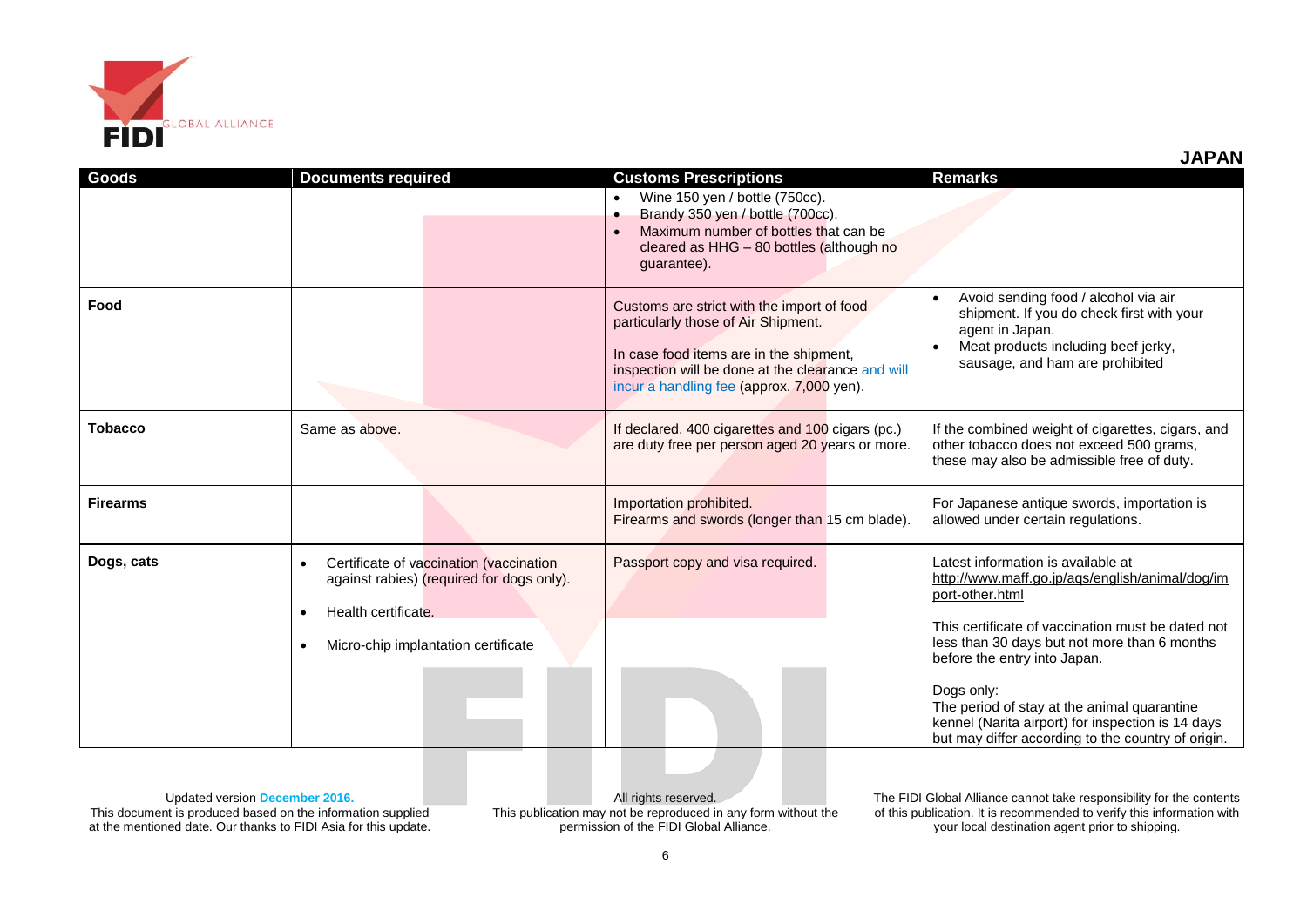

**JAPAN**

| <b>Goods</b>               | <b>Documents required</b>                     | <b>Customs Prescriptions</b>                                                                                                                                                                                                                                         | Remarks                                                                             |
|----------------------------|-----------------------------------------------|----------------------------------------------------------------------------------------------------------------------------------------------------------------------------------------------------------------------------------------------------------------------|-------------------------------------------------------------------------------------|
| Other pets                 | Regulations differ according to kinds of pets |                                                                                                                                                                                                                                                                      | For more information you may visit:<br>http://www.maff-aqs.go.jp/english/index.htm. |
| <b>Stuffed animals</b>     | Cannot be imported as part of HHGs shipment.  |                                                                                                                                                                                                                                                                      | Some animals are prohibited to import under<br>certain regulations.                 |
|                            | Independent documents for import required.    |                                                                                                                                                                                                                                                                      |                                                                                     |
| <b>Prohibited Articles</b> |                                               | Importation prohibited:<br>Pornography, narcotics, straw or straw<br>products.<br>Endangered species and plants<br>Certain foods including beef jerky, sausage,<br>and ham.<br>Quantity restrictions on medicines and<br>cosmetics (details available upon request). |                                                                                     |